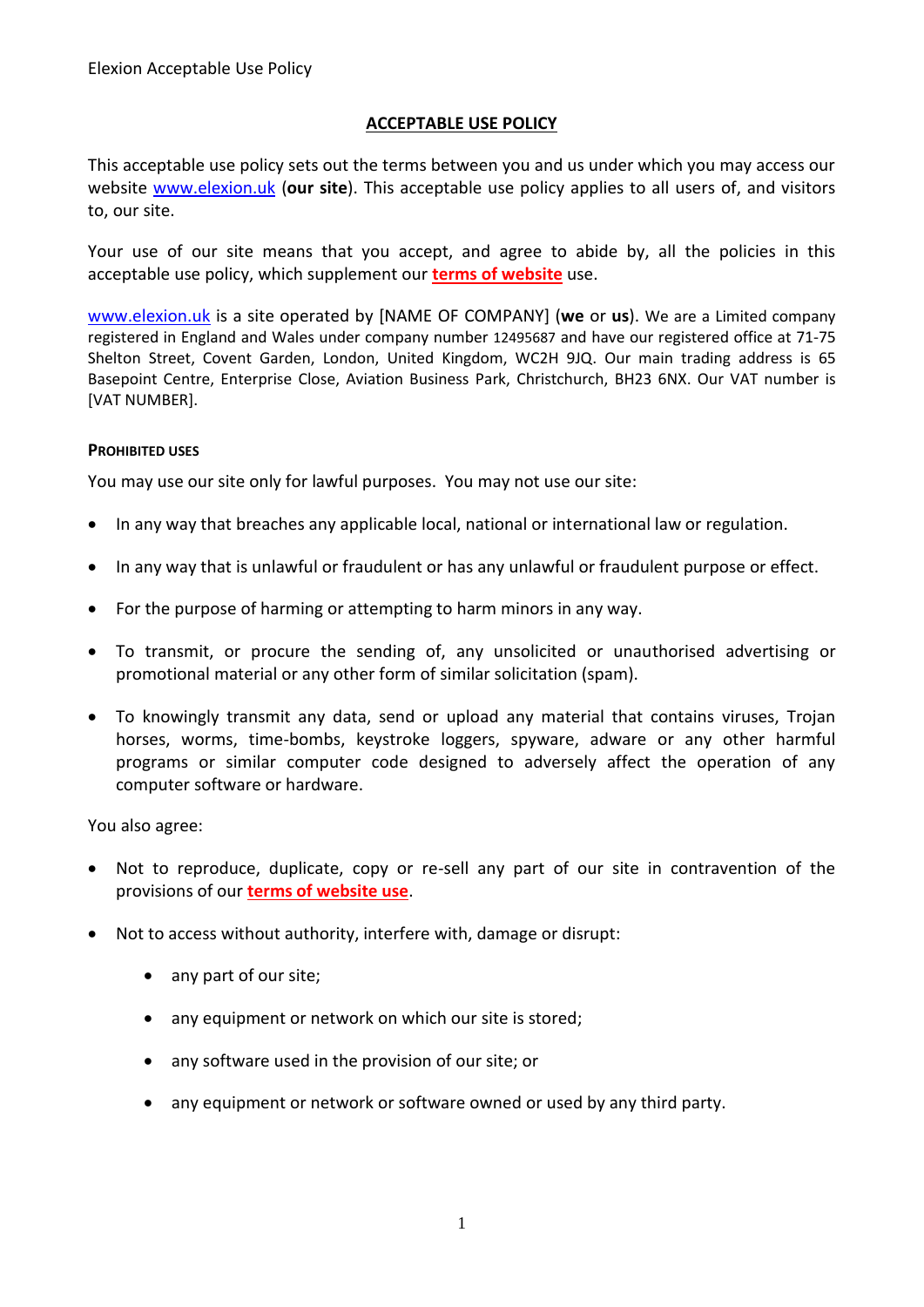Elexion Acceptable Use Policy

# **INTERACTIVE SERVICES**

We may from time to time provide interactive services on our site, including, without limitation:

- Chat rooms.
- Bulletin boards.
- Blogs

Where we do provide any interactive service, we will provide clear information to you about the kind of service offered, if it is moderated and what form of moderation is used (including whether it is human or technical).

We will do our best to assess any possible risks for users from third parties when they use any interactive service provided on our site, and we will decide in each case whether it is appropriate to use moderation of the relevant service (including what kind of moderation to use) in the light of those risks. However, we are under no obligation to oversee, monitor or moderate any interactive service we provide on our site, and we expressly exclude our liability for any loss or damage arising from the use of any interactive service by a user in contravention of our content standards, whether the service is moderated or not.

Where we do moderate an interactive service, we will normally provide you with a means of contacting the moderator, should a concern or difficulty arise.

### **CONTENT STANDARDS**

These content standards apply to any and all material which you contribute to our site (**contributions**), and to any interactive services associated with it.

You must comply with the spirit and the letter of the following standards. The standards apply to each part of any contribution as well as to its whole.

Contributions must:

- Be accurate (where they state facts).
- Be genuinely held (where they state opinions).
- Comply with applicable law in the UK and in any country from which they are posted.

Contributions must not:

- Contain any material which is defamatory of any person.
- Contain any material which is obscene, offensive, hateful or inflammatory.
- Promote sexually explicit material.
- Promote violence.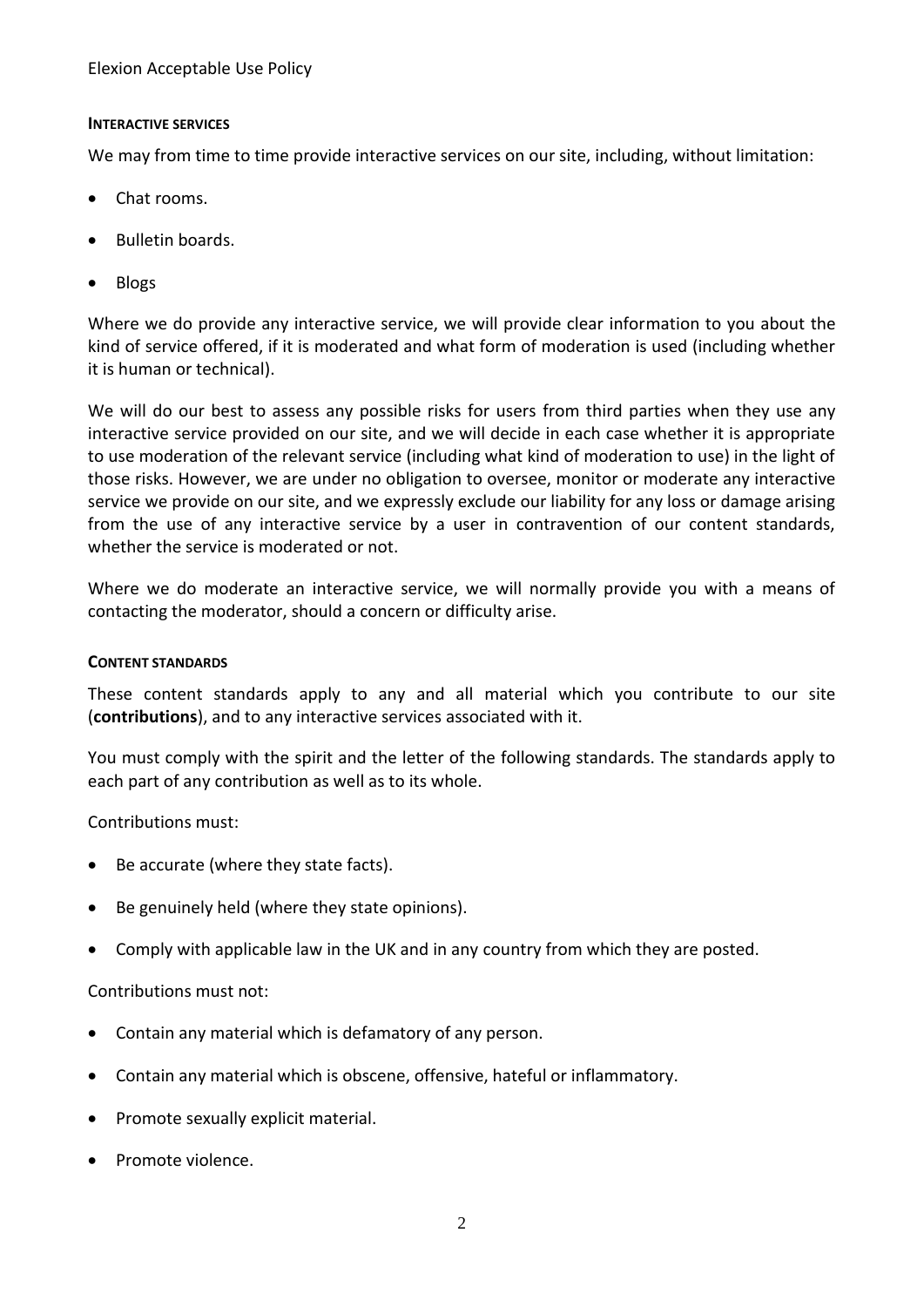Elexion Acceptable Use Policy

- Promote discrimination based on race, sex, religion, nationality, disability, sexual orientation or age.
- Infringe any copyright, database right or trademark of any other person.
- Be likely to deceive any person.
- Be made in breach of any legal duty owed to a third party, such as a contractual duty or a duty of confidence.
- Promote any illegal activity.
- Be threatening, abuse or invade another's privacy, or cause annoyance, inconvenience or needless anxiety.
- Be likely to harass, upset, embarrass, alarm or annoy any other person.
- Be used to impersonate any person, or to misrepresent your identity or affiliation with any person.
- Give the impression that they emanate from us, if this is not the case.
- Advocate, promote or assist any unlawful act such as (by way of example only) copyright infringement or computer misuse.

#### **SUSPENSION AND TERMINATION**

We will determine, in our discretion, whether there has been a breach of this acceptable use policy through your use of our site. When a breach of this policy has occurred, we may take such action as we deem appropriate.

Failure to comply with this acceptable use policy constitutes a material breach of the **terms of use** upon which you are permitted to use our site, and may result in our taking all or any of the following actions:

- Immediate, temporary or permanent withdrawal of your right to use our site.
- Immediate, temporary or permanent removal of any posting or material uploaded by you to our site.
- Issue of a warning to you.
- Legal proceedings against you for reimbursement of all costs on an indemnity basis (including, but not limited to, reasonable administrative and legal costs) resulting from the breach.
- Further legal action against you.
- Disclosure of such information to law enforcement authorities as we reasonably feel is necessary.